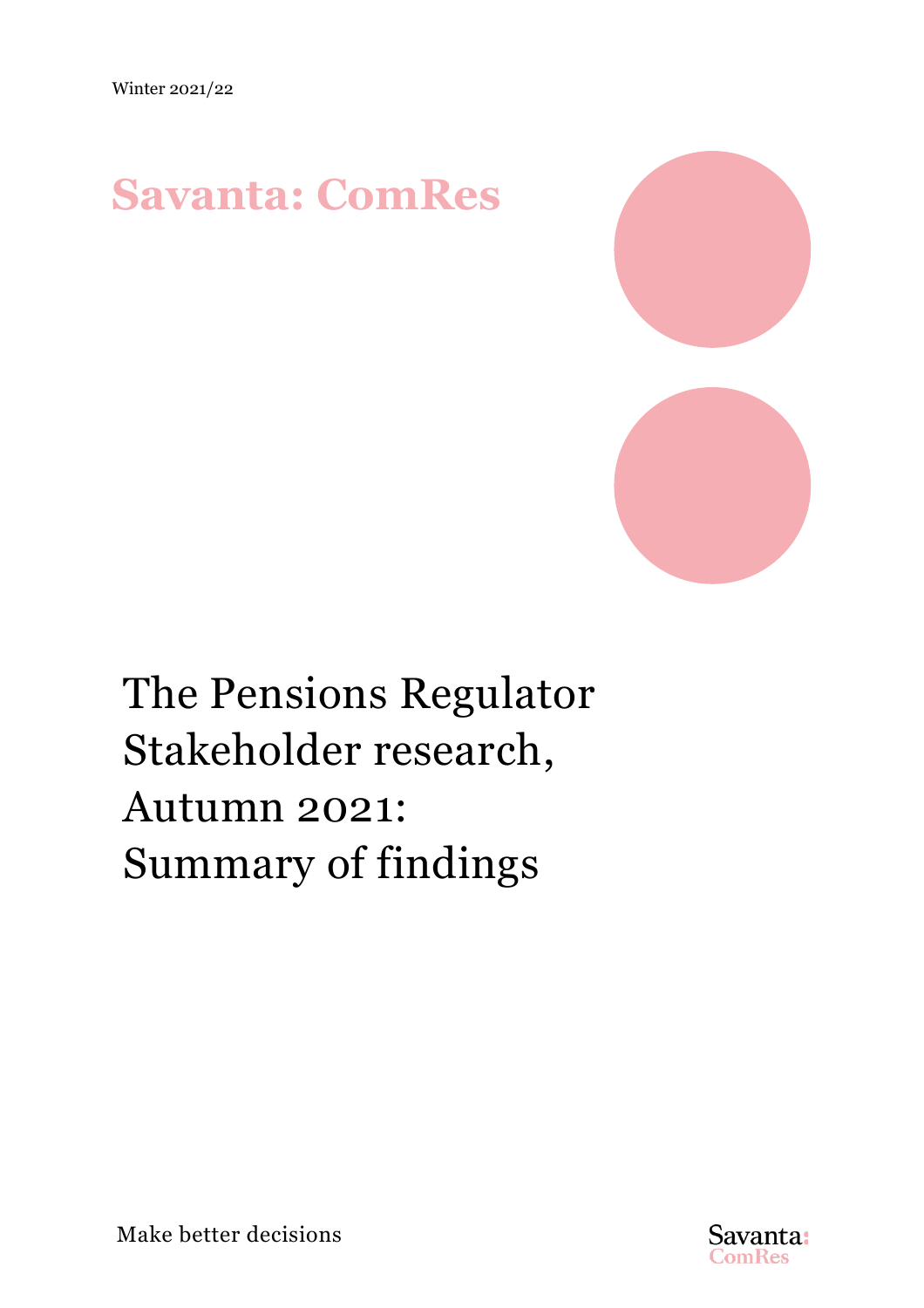## Introduction and methodology

Savanta ComRes was commissioned by The Pensions Regulator (TPR) to conduct research among its stakeholders. This research followed two surveys in 2020 (in January to March and in September to October). The second survey was conducted following the introduction of TPR's COVID-19 guidance and easements.

The research aimed to understand stakeholders' perceptions of TPR and its performance, to explore their perceptions of TPR's recent Corporate Strategy and to understand what stakeholders perceive TPR's challenges to be at the current time.

TPR is very grateful to everyone who took part in the research. The findings have helped inform TPR's ongoing planning and ways of working.



Semi-structured telephone / video interviews **Methodology**



73 interviewees including representatives from the pensions industry, industry bodies, parliament and government



**Fieldwork dates**

Fieldwork was conducted in July and September 2021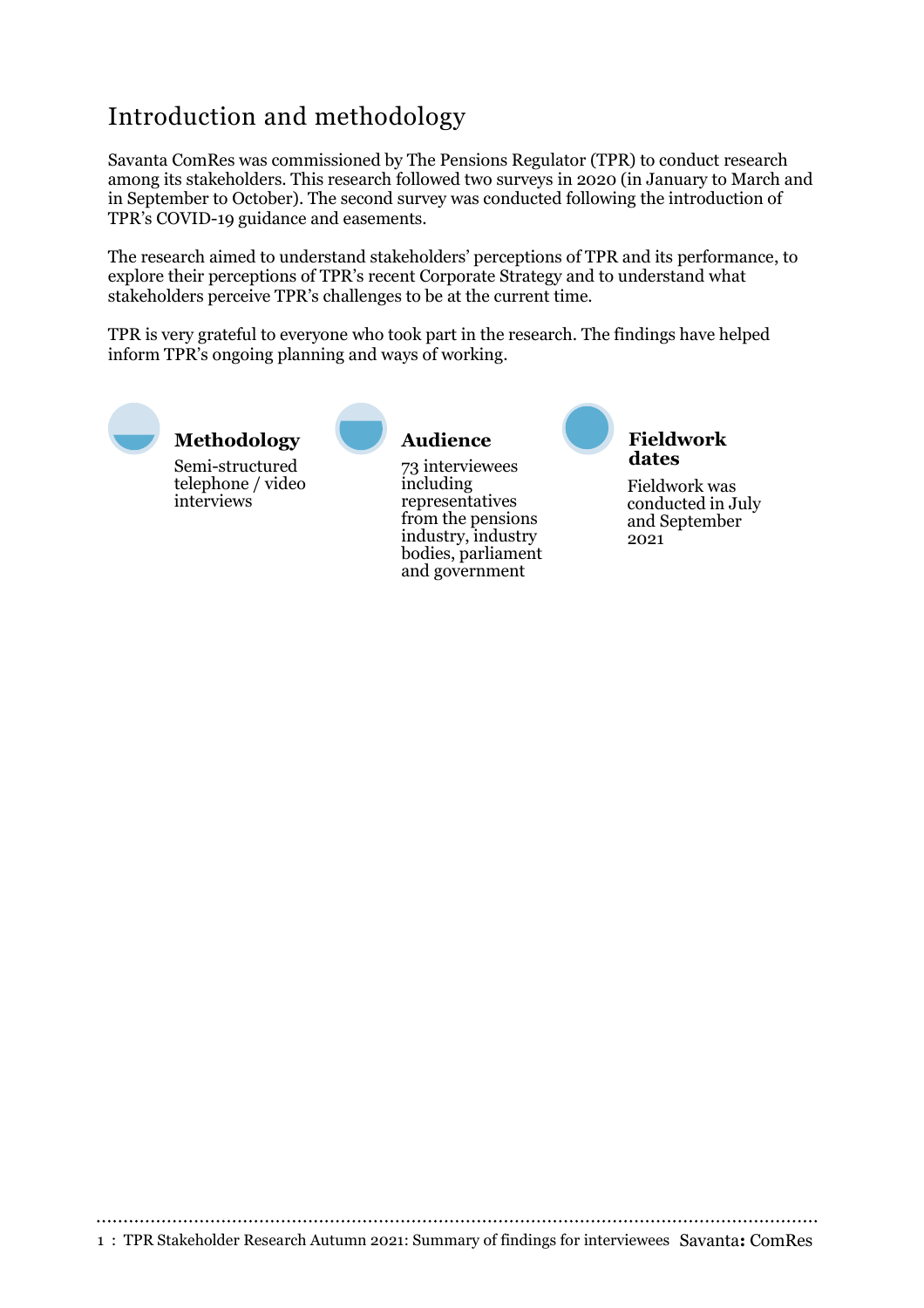## Summary of key findings

#### **Overall perceptions**

- The vast majority were favourable towards TPR, many of whom positioned themselves as 'fairly' or 'relatively' favourable, with some improvement points highlighted. As in previous surveys, TPR was thought to be performing well in the context of what is seen as a challenging remit.
- TPR's communication was cited as a key strength, especially during the pandemic. The capabilities of senior leadership were also repeatedly mentioned as a factor contributing to favourability.

"Favourably overall. Because I think they are motivated to do the right thing and employ smart people. So, the ones I interact with, they seem to care about what they do."

- However, caveats to favourability were expressed by stakeholders. A few pointed to a recent drop-off in engagement post-COVID-19, potentially affecting their relationship with TPR if continued. Inconsistency in the treatment of cases, both recent and historic, was also mentioned.
- Some also felt that TPR lacked sufficient resources. Linked to this, stakeholders emphasised that TPR needs the right expertise and resources to manage the changing pensions landscape, particularly with regards to managing the ongoing needs of DB schemes against the growth of the DC market.

#### **"Clear, quick, tough"**

- Stakeholders felt that TPR had made important strides towards becoming a 'clear' regulator in recent years. Common reasons for this are positive reception of its communications and guidance, alongside the perception of increased openness and transparency. Stakeholders also praised TPR for its clarity in difficult times during the pandemic, alongside the complex nature of the pensions industry in general.
- On 'quick', stakeholders had mixed views. Some felt that TPR was generally quick to respond or used TPR's response to the beginning of the pandemic as a case study to show how the organisation can respond in a timely fashion. However, others acknowledged that the complexity of processes in the pensions industry means certain aspects move slowly. Several described long waiting times for feedback or information, particularly during busy times of the year when TPR is stretched.
- Similarly, stakeholders held mixed views on whether TPR was 'tough'. Whilst some cited a lack of reported cases in the press or a lack of consistency around toughness towards cases, others felt TPR had at times been too hard on some schemes – particularly smaller ones.

"Obviously there are a lot of smaller organisations that have really struggled, and I thought they were quite good in getting out early and being clear on that they were going to be accommodating for the circumstances of COVID."

"I think, are they tough? Well, they are tough, but I think they can apply the toughness in the wrong place. So, I don't think they're tough enough."

2 : TPR Stakeholder Research Autumn 2021: Summary of findings for Savanta**:** ComRes interviewees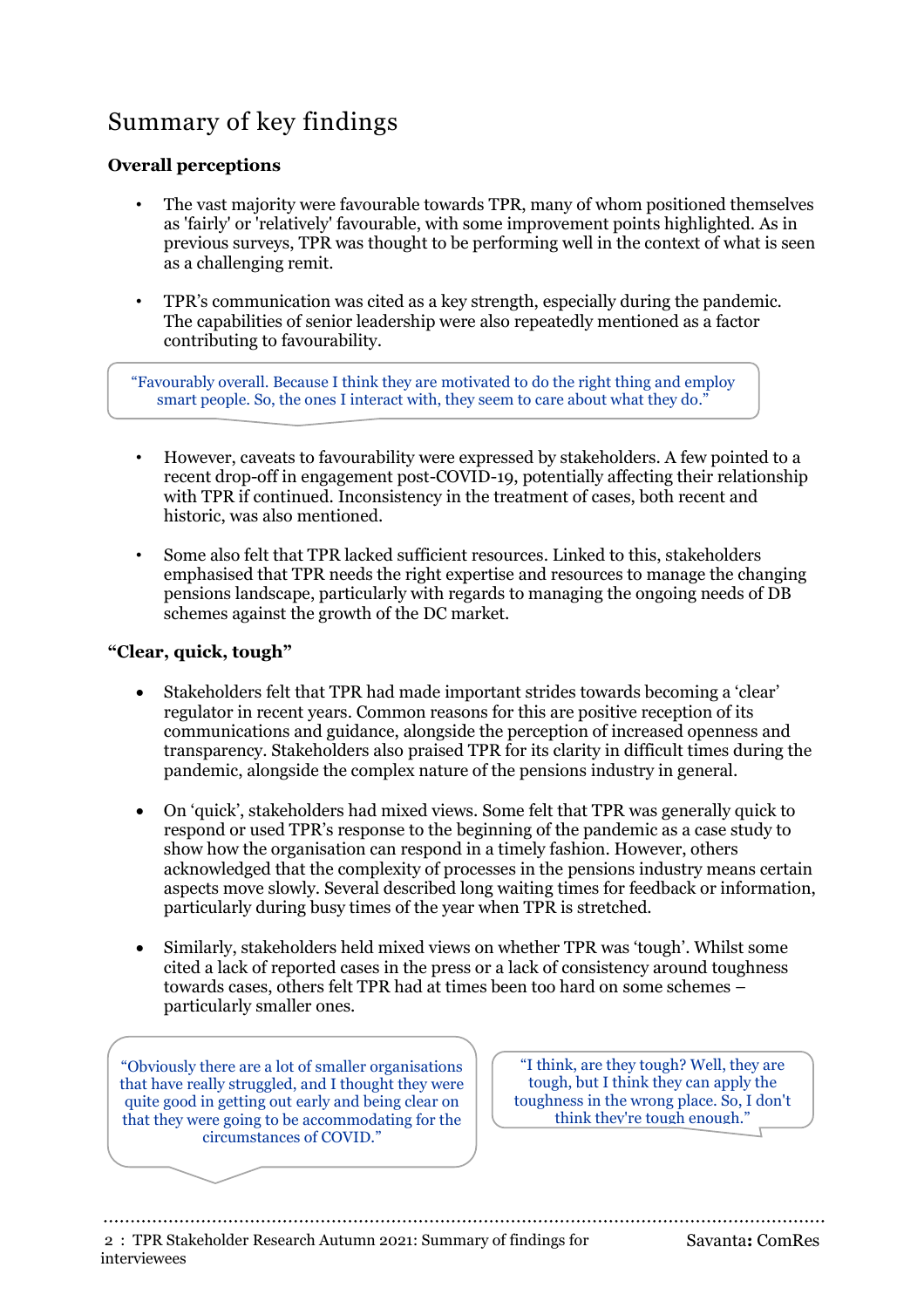#### **TPR's Corporate Strategy**

- Awareness of TPR having produced a corporate strategy<sup>[1](#page-3-0)</sup> was high among stakeholders, although recall of specifics, including activities in the later Corporate Plan, was low.
- The strategy was generally well received and considered balanced; it was felt to be both forward-facing and anchored in the issues currently facing the industry.
- The five strategic priorities set out were thought to be sensible and the right ones for TPR to be focusing on.
- However, TPR's current capacity to deal with the breadth of its strategy was questioned by some, in the context of perceived limited resource.

"It's very good actually, I think it's well written, well thought through. And when you look at it, it covers virtually everything that one can think about. They've broken it down into quite broad areas, and then they've again broken that down into much more detail, and I'm sure behind that will be even more detail."

<span id="page-3-1"></span>"It makes a lot of sense and [it] is clear that a lot of thought has gone into making the strategic priorities make sense for the evolving pensions landscape. So, I think it's pretty helpful that it starts with security because that is fairly fundamental, and I think including innovation in it is not unhelpful. … I always see it [that] having a regulator actually caring about how innovation is sparked and propagated across the market is pretty valuable to outcomes. So, there aren't any areas of it where I think there is something really obvious missing."

- Stakeholders were broadly favourable towards the wide-ranging contents of TPR's strategy, urging them not to deprioritise any one area. In an ideal world, stakeholders wanted TPR to dedicate significant time to each of the five priorities and the activities comprising them.
- When prompted on which should be of the highest priority for TPR, security was indicated as the most important. Value for money was often thought to follow, in the context of protecting the pension saver and ensuring the best member outcomes.

"All five of these are very important [for] their own reasons and they touch different groups of members, right? So, some of this is very DB focussed, some of this is very DC focussed and some of this is, frankly, is very forward looking, and it might be CDC or superfunds or master trust. All of that is really important. It all needs focus and attention."

"Security should be their primary goal, to protect money and savers invested in pensions. That makes sense and, in particular, scams should be a really big focus and probably really good they're focusing on cyber security and resilience."

- Scams were widely seen to be one of the most significant challenges for the industry. TPR's scams campaign and pledge is seen as a positive step in engaging the industry on the issue, although not sufficient to tackle the challenge on its own.
- Cyber security was also seen as an area of increasing risk and stakeholders encouraged TPR to continue engaging with experts in this area.

3 : TPR Stakeholder Research Autumn 2021: Summary of findings for Savanta**:** ComRes interviewees

<span id="page-3-0"></span>[<sup>1</sup>](#page-3-1) [https://www.thepensionsregulator.gov.uk/en/document-library/corporate-information/corporate](https://www.thepensionsregulator.gov.uk/en/document-library/corporate-information/corporate-plans#22512af743bd475699a0859ab2e9dc5b)plans#22512af743bd475699a0859ab2e9dc5b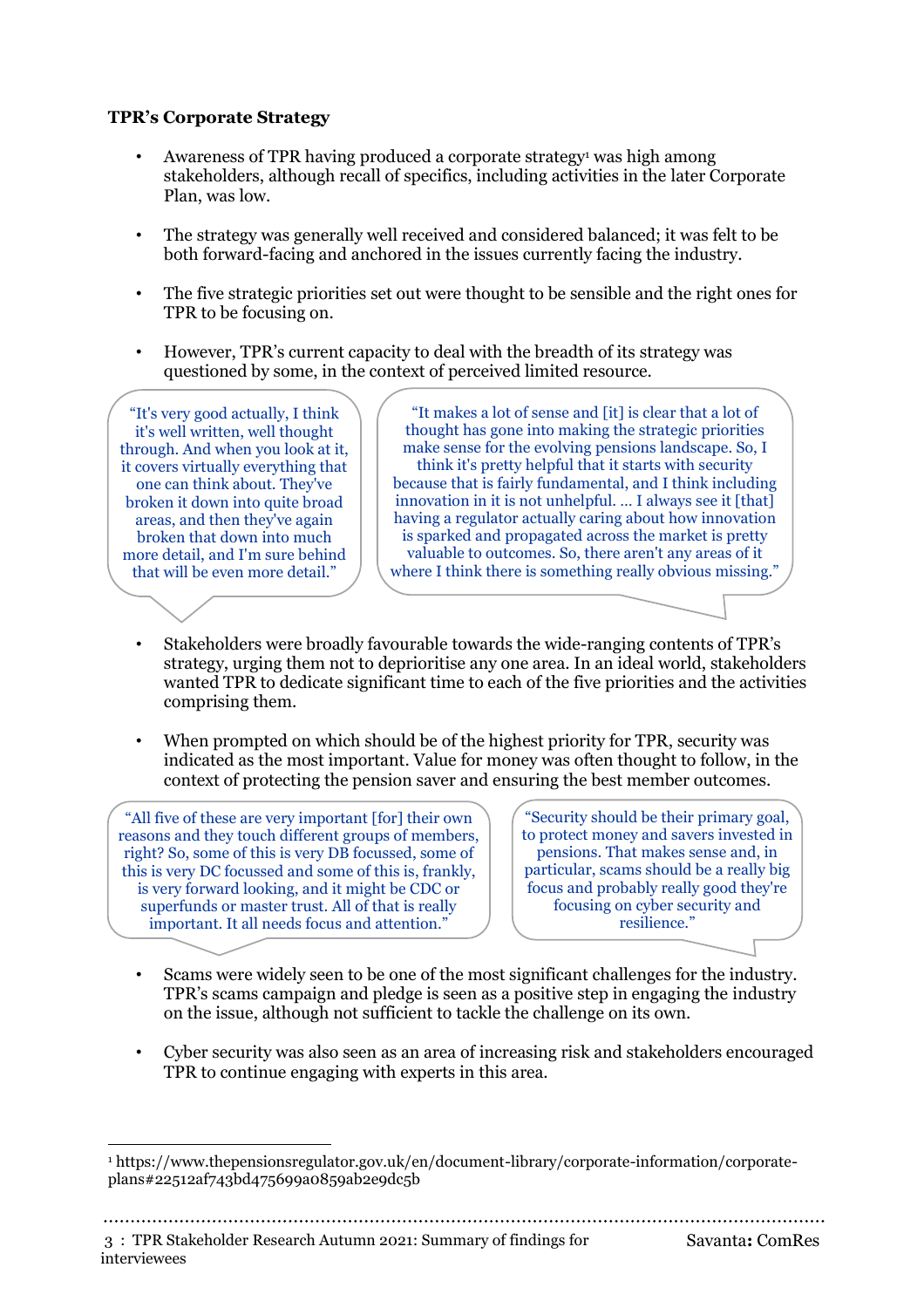- There was eagerness to understand how TPR intends to utilise its enhanced powers around civil and criminal sanctions under the Pensions Schemes Act 2021. While appreciating this legislative change is in its infancy, stakeholders, particularly those most affected by the new powers, were keen to see how this will translate in practice.
- Regulating value for money was seen as a critical but particularly challenging aim for TPR, as fees and competition practices are viewed as being quite entrenched.
- Stakeholders were pleased to see equality, diversity and inclusion and climate change addressed under scrutiny of decision-making, but suggested there would be challenges for TPR in these spaces. For example, some queried the influence TPR will have in addressing a lack of diversity within existing trustee boards.
- The strategic priority 'Embracing Innovation' was viewed as a relatively contemporary approach for a regulatory body to take, but one that was generally welcomed by stakeholders. Some expected TPR to face difficulties when it comes to delivering on this, including the pensions dashboard. They emphasised that the dashboard is a very important initiative that will benefit pensions savers, but one that will be difficult to facilitate given the number of players and amount of data involved. Stakeholders were keen to see TPR keep pace with evolving technologies and contribute to the delivery of this project.
- Meanwhile, bold and effective regulation tended to be thought of as an inward-facing objective, rather than directly strategic.

#### **TPR's Communication and Engagement**

- Satisfaction with TPR's communications products tended to be high. Outputs, including TPR's email newsletters, were generally felt to be clear, useful and interesting, and the regularity of these meant that some viewed TPR as a transparent organisation.
- The move to increased virtual interaction post-COVID-19 was seen as benefitting those who may have had challenges visiting Brighton more regularly to attend inperson TPR events. However, a minority had seen a reduction in engagement during this the pandemic.
- Going forward, stakeholders said that they would like to see the return of some faceto-face interaction – combined with virtual activities including webinars – as soon as it's practical, feeling this would contribute to positive working relationships with TPR.

"An awful lot of stuff comes in my inbox and the amount of attention I pay to everything that comes in does vary, but on the whole I would say what I get from TPR is good and useful and interesting."

"It's great in terms of getting to them – you don't have to get a train all the way to Brighton, but virtual meetings, they're only half a meeting. So, I would encourage [TPR] to find a way that, going forwards, they can blend the best of real meetings and virtual meetings and have the right mix of both."

• Stakeholders mentioned an over-abundance of consultations from TPR and other regulatory/public bodies. Many would like to see a more joined up approach between

4 : TPR Stakeholder Research Autumn 2021: Summary of findings for Savanta**:** ComRes interviewees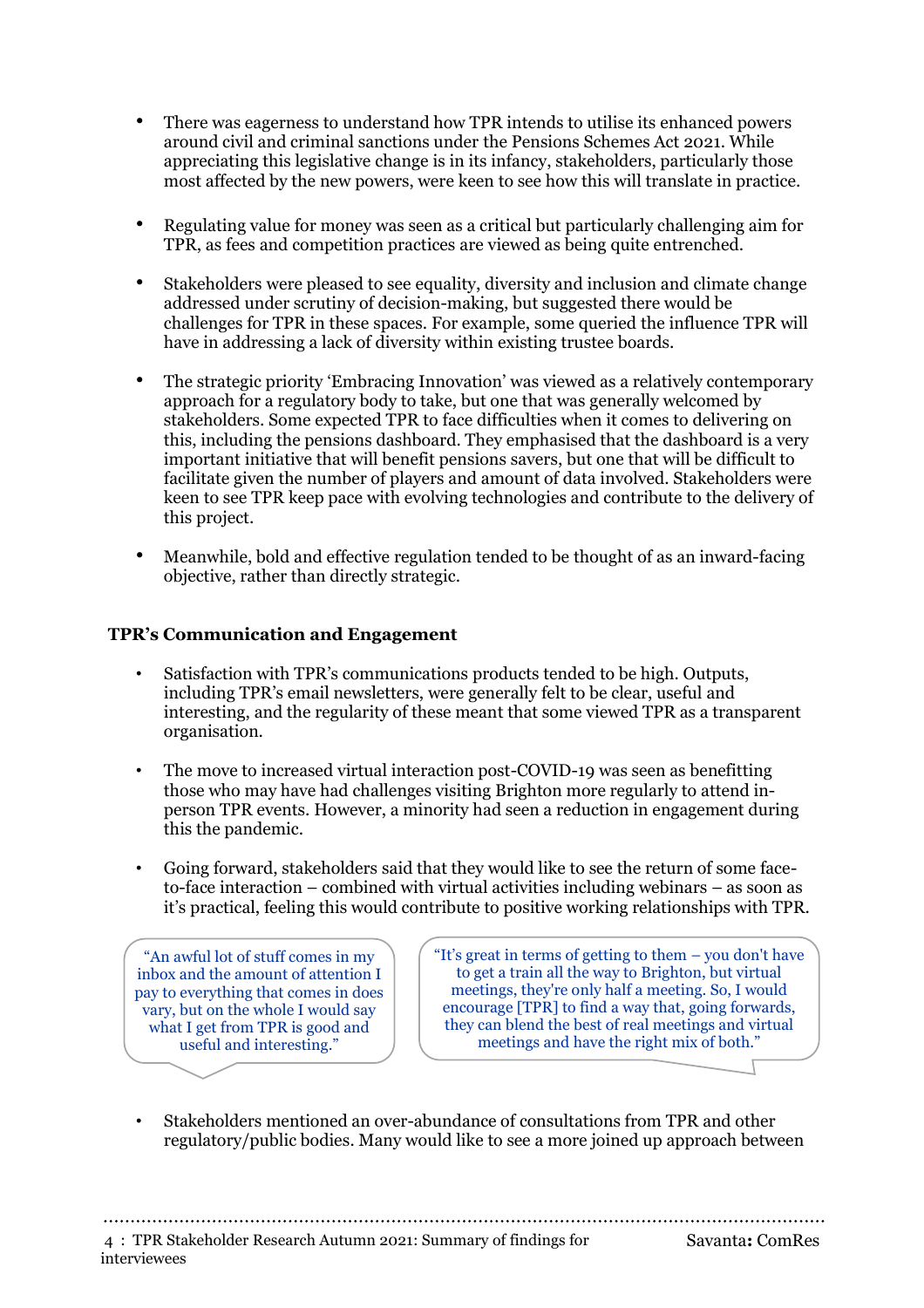TPR and other relevant bodies and some thought similar topics could be covered in the same consultation – reducing stakeholders' workload.

• It was also suggested that parts of the consultation process could be more informal, such as the listening process or when TPR feeds back. For example, TPR could reflect themes/key issues coming out of consultations before releasing a formal response.

"There needs to be more joined-up thinking between the regulators and a more overarching view taken of what they're looking to achieve. At the moment, the level of change that's coming through, from TPR, DWP and the FCA, is immense. And with the consultations overlapping, it means you're not going to get the best responses."

#### **Looking ahead**

- Scams, high-profile security issues and large scheme failures were identified as key potential future risks for TPR.
- In the long-term, with the increasing prevalence of DC schemes, concern was also expressed that future pensioners would be left with inadequate retirement income. While not an imminent risk, stakeholders felt TPR had a role to play in ensuring pensions savers had enough to retire on.
- Overall, stakeholders were keen to see TPR maintain its focus on the areas outlined in its strategy and ensure that it has the resources at its disposal to give each its due attention.

5 : TPR Stakeholder Research Autumn 2021: Summary of findings for interviewees Savanta**:** ComRes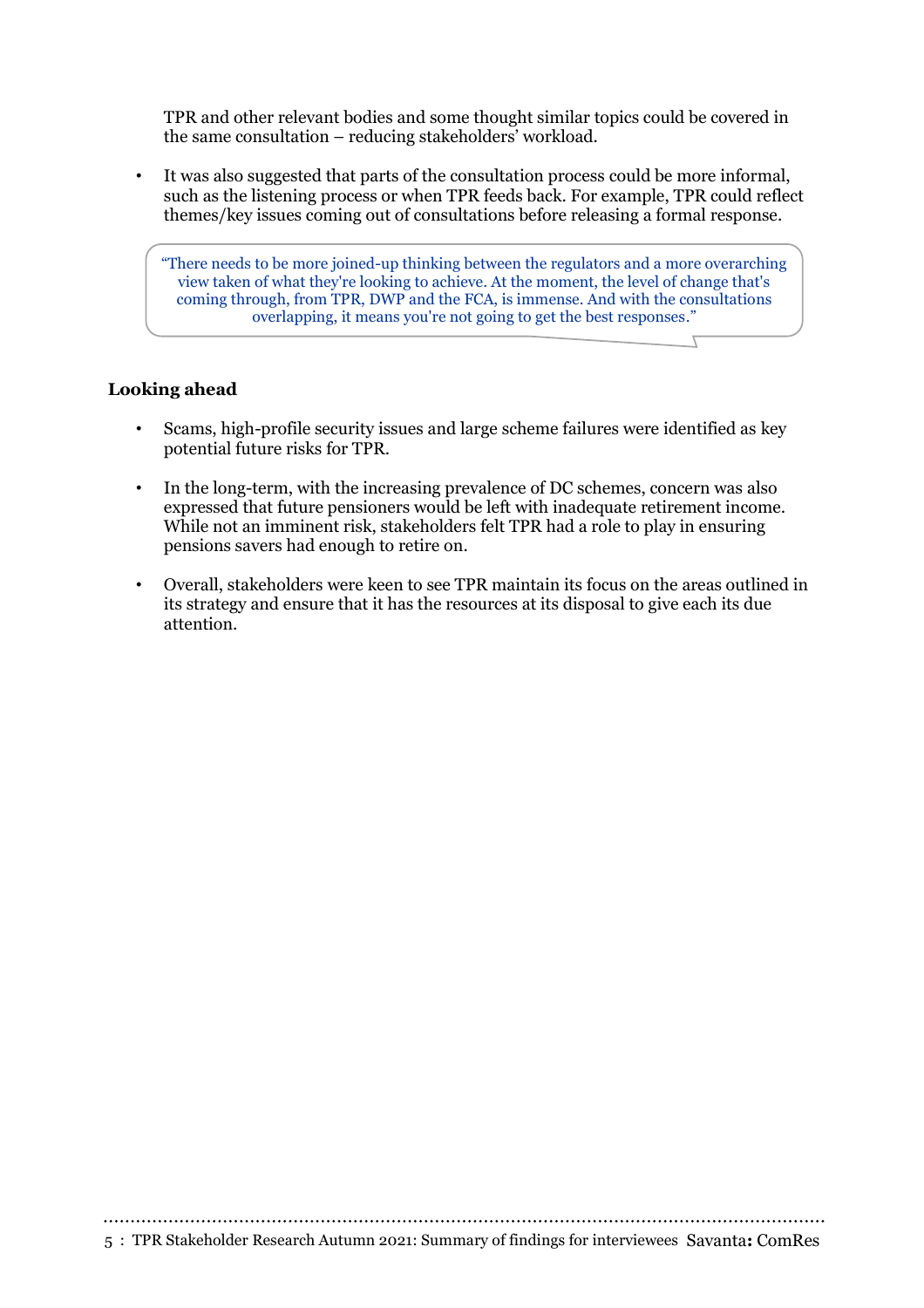#### **TPR's response to key conclusions from this research**

In this section, TPR responds to key conclusions to be drawn from the research and addresses stakeholder concerns. These conclusions relate to TPR's Corporate Strategy, external communications, key areas for TPR to focus on and the importance of collaboration and partnership working.

**Stakeholders support the priorities set out in TPR's Corporate Strategy and are keen that TPR dedicates time to each priority, but some expressed concerns that TPR may lack the resources to deliver the breadth of the strategy.**

- We welcome stakeholders' support for our Corporate Strategy and ambition to put the saver at the heart of what we do. We are determined to protect and enhance pensions and deliver good outcomes for savers across all our strategic priorities.
- Our strategy sets out our roadmap for the next 15 years. Providing security for pension saving, including a focus on DB regulation, is a key priority for TPR, but, over time, we will seek to deliver in a balanced way across our strategic priorities reflecting changes in the pensions landscape. We will set this out in more detail through a series of three-year Corporate Plans.
- To support this transition, we are creating a new Digital, Data and Technology Directorate to help us deliver better services, regulate more effectively and have the scope to innovate to meet the challenges that will emerge in the future. We recognise the importance of being a data-led and digitally-enabled organisation in support of our regulatory activity.
- We will publish our new People and Culture Strategy to make sure we have the people and skills necessary to turn our strategy into action. Our budgets and spending plans are agreed with the DWP, our sponsor department, and published annually in our Corporate Plan. We will continue to liaise closely with the DWP to ensure we have the resources we need to protect people's pensions.

**TPR's communications were viewed as a key strength, particularly during the pandemic. Stakeholders felt that TPR has made strides towards becoming 'clear' in recent years, but views on whether TPR is 'quick' and 'tough' were more mixed. There was eagerness to understand how TPR will use its enhanced powers under the Pension Schemes Act 2021.**

- As we did in response to COVID-19, we will rapidly inform the regulated community of our expectations where events dictate, as evidenced by our recent response to the Ukraine conflict.
- In the coming months, we will publish our finalised new code of practice, demonstrating our commitment to consolidating and streamlining content to become more userfriendly. In addition to our guidance, we actively promote our campaigns and key messages via events, direct engagement, social media, blogs, newsletters, articles, podcasts and digital advertising.
- We are ramping up our compliance and enforcement work and other regulatory interventions following a period of disruption caused by COVID-19. We will undertake new regulatory initiatives (RIs), which involve proactive contact and intervention with a selection of schemes to tackle risks and protect savers. We have also restarted inspections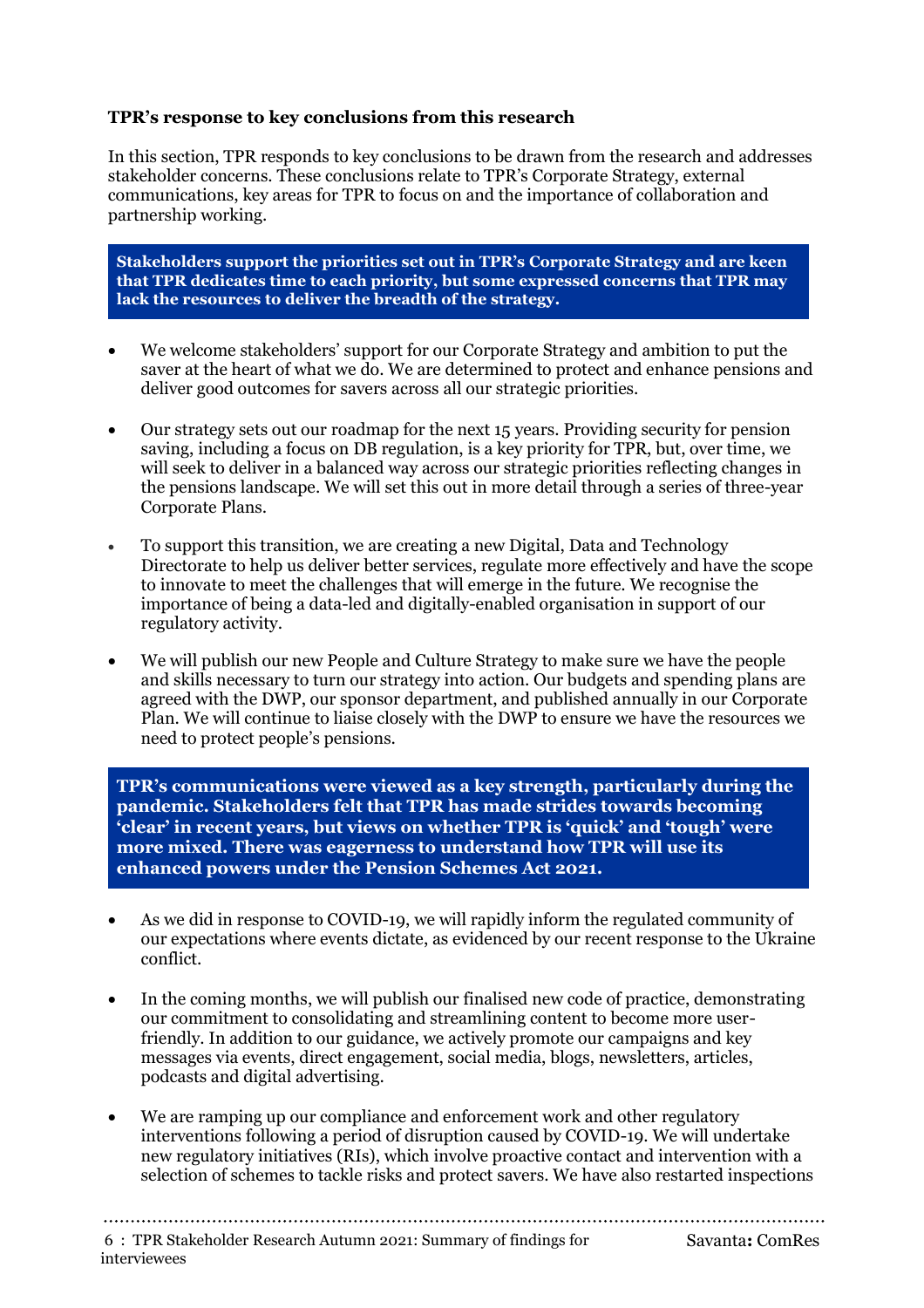around the country of employers at risk of automatic enrolment non-compliance. We will continue to prioritise compliance with basic requirements as a cornerstone of good governance. We will also continue to take a proportionate, risk-based approach, using our discretion where legislation allows. We strive to be consistent but situations that may look similar from the outside have their own features and we must consider and respond accordingly.

We will streamline and clarify our approach to enforcement by updating and consolidating published policies relating to DB, DC and public service schemes and updating our prosecution policy. Alongside this, we have responded to our autumn 2021 consultation and published finalised policies relating to overlapping powers, information gathering and our new 'high fine' penalty powers under the Pension Schemes Act 2021. We will use our new criminal powers under the Act where necessary, but we hope their existence will be a deterrent in themselves. We have made clear that we would not use these powers in a way that targets ordinary commercial activity, but only for the most serious examples of intentional or reckless conduct.

#### **Scams, climate change, value for money, and equality, diversity and inclusion were identified by stakeholders as crucial areas for TPR, which may also present challenges going forwards.**

- We agree with stakeholders about the importance of these areas, which we identify as priorities in our three-year Corporate Plan. We will provide our year two Corporate Plan update in the coming weeks.
- We are working with our partners in the Project Bloom task-force to disrupt pension scams through education, prevention and enforcement. We are putting criminals behind bars for pension fraud, pursuing illegal gains and shutting down scams where we find them. We have worked with our partners to produce a new 'threat assessment' on the latest trends and risks and to refresh the work of Bloom. Through our industry-focused Pledge to Combat Pension Scams campaign, we will continue to underline the importance of trustees, providers and administrators doing more to combat scams, including reporting suspected scams to the authorities. We will continue to raise awareness of our transfer guidance, to help trustees understand the legal requirements, in order to protect savers.
- We are working closely with the FCA and DWP on our shared ambitions to ensure that savers receive value for money (VFM) from their DC pensions and that it is measured in a consistent way. We will issue a response to feedback received as part of our joint discussion paper with the FCA on developing a framework for assessing VFM. We will encourage further DC consolidation by focusing on small DC schemes' compliance with rules requiring them to either demonstrate value to savers or wind up.
- During 2021, we published a stretching climate change strategy and guidance to support schemes with their Taskforce on Climate-related Financial Disclosures (TCFD) reporting duties under the Pension Schemes Act 2021. We will continue to drive up awareness of the new climate duties and, where necessary, take action to ensure that trustees comply with both TCFD requirements and with earlier regulations relating to environmental, social and governance factors. We will continue to work closely with the DWP to inform emerging policy in this rapidly developing area.

7 : TPR Stakeholder Research Autumn 2021: Summary of findings for interviewees Savanta**:** ComRes